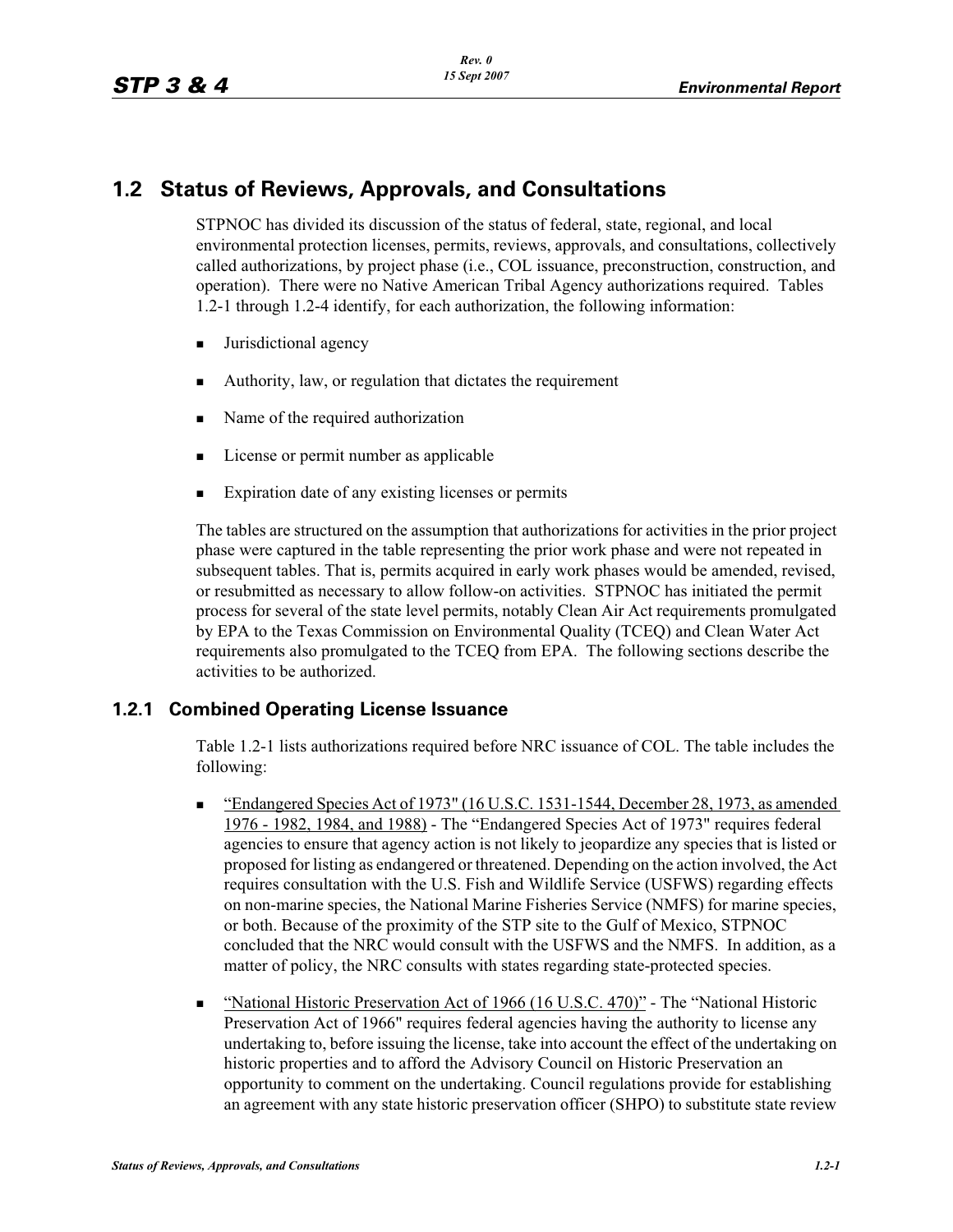for Council review (36 CFR 800). STPNOC anticipates that the NRC will consult with the Texas SHPO.

- - "The Federal Coastal Zone Management Act of 1972" (16USC1451-1456) - "The Federal Coastal Zone Management Act" imposes requirements on applicants for a federal license to conduct an activity that could affect a state's coastal zone. The Act requires the applicant to certify to the licensing agency that the proposed activity would be consistent with the state's federally approved coastal zone management program. STPNOC will certify to the NRC that the proposed project is consistent with Texas' federally approved Coastal Zone Management Plan. STPNOC anticipates that Texas will concur with this certification.
- - "Clean Water Act" (33 U.S.C. 1251, et seq.) - The Federal Water Pollution Control Act of 1948, also known as the Clean Water Act, Section 401, requires applicants for a federal license, if conducting an activity that might result in a discharge into navigable waters, to provide the licensing agency a certification from the state that the discharge will comply with applicable Clean Water Act requirements (33 U.S.C. 1341). STPNOC may consult with the TCEQ to secure any required certifications.

### **1.2.2 Preconstruction Activities**

Preconstruction activities may commence before issuance of a Limited Work Authorization (LWA) or COL. Pursuant to 10 CFR 50.10(c), "No person may begin the construction of a production or utilization facility on a site on which the facility is to be operated until that person has been issued either a construction permit under this part, a combined license under part 52 of this chapter, an ESP authorizing the activities under paragraph (d) of this section, or a LWA under paragraph (d) of this section." Activities that are considered construction are defined by 10 CFR 50.10(a)(1), whereas activities that do not constitute construction are defined by 10 CFR 50.10(a)(2). Activities not defined as construction may be conducted without prior NRC authorization.

As previously noted, COL applicants may begin certain preconstruction activities before issuance of a COL or LWA, including the following:

- - Preconstruction planning and exploration activities will include such site activities as soil boring/sampling, installing monitoring wells, or installation of additional geophysical borings as defined in 10 CFR 50.10(a)(2) and the removal and/or relocation of existing facilities in the new plant footprint.
- - Site preparation activities will include installation of temporary facilities, construction support facilities, service facilities, utilities, docking and unloading facilities, excavations for facility structures and foundations, and construction of structures, systems, or components (SSCs) that do not constitute construction as defined by 10 CFR 50.10(a)(1).

Table 1.2-2 identifies authorizations required before initiation of preconstruction activities.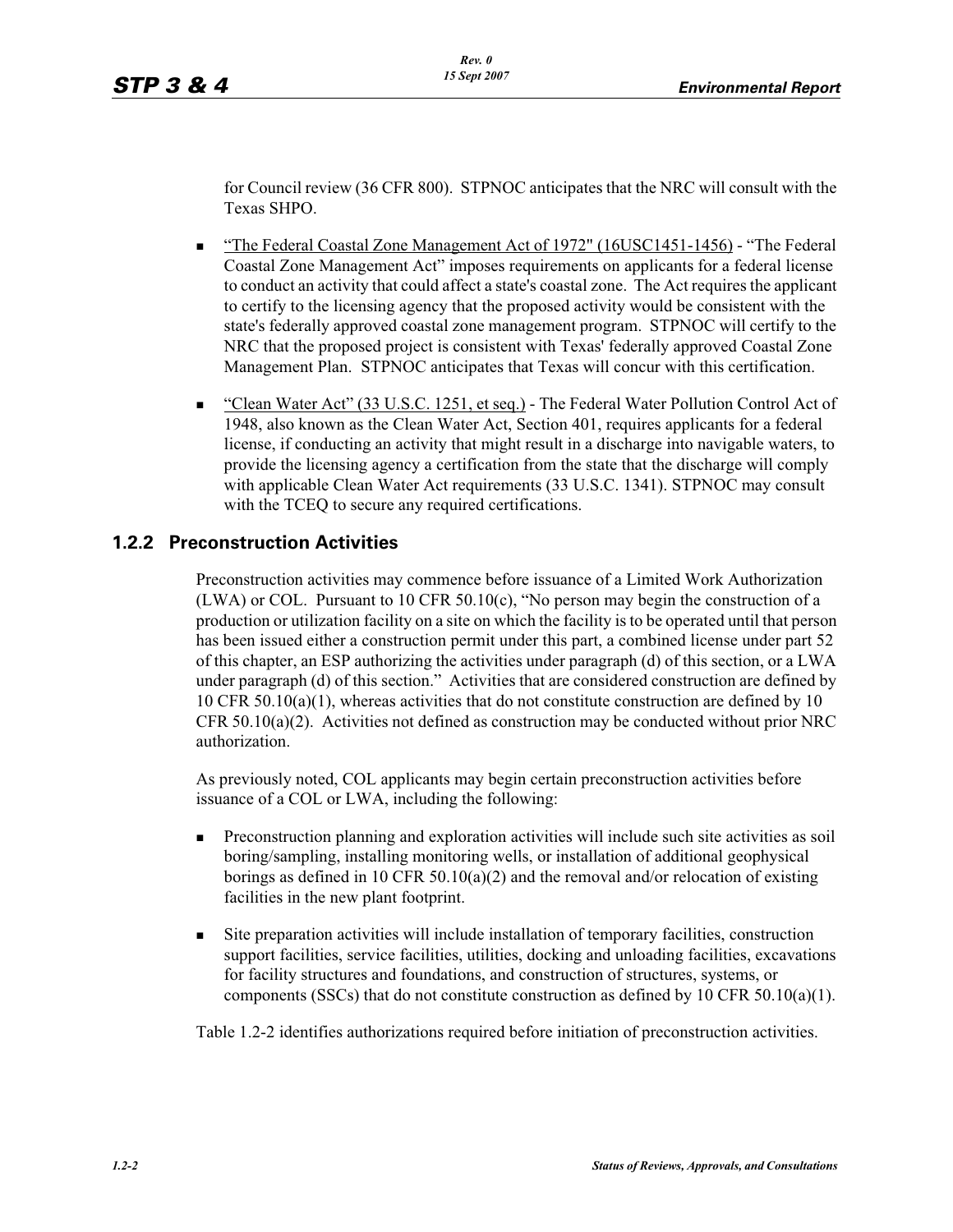## **1.2.3 Construction Activities**

In accordance with 10 CFR 50.10(d)(1), "Any person to whom the Commission may otherwise issue either a license or permit under Sections 103, 104.b, or 185 of the Act for the facility of the type specified in § 50.21(b)(2), § 50.22, or a testing facility, may request an LWA allowing that person to perform the driving of piles, subsurface preparation, placement of backfill, concrete, or permanent retaining walls within an excavation, installation of the foundation, including placement of concrete, any or which are for systems, structures, or components (SSC) of the facility for which either a construction permit or combined license is otherwise required under paragraph (c) of this section."

STPNOC may seek NRC issuance of an LWA pursuant to 10 CFR 50.10(d) and seek the necessary authorizations required to perform construction activities defined under 10 CFR  $50.10(a)(1)$ .

Table 1.2-3 lists authorizations required before construction activities begin. STPNOC will not initiate these activities before obtaining an LWA or COL.

### **1.2.4 Operation**

Table 1.2-4 lists authorizations required prior to the start of operation.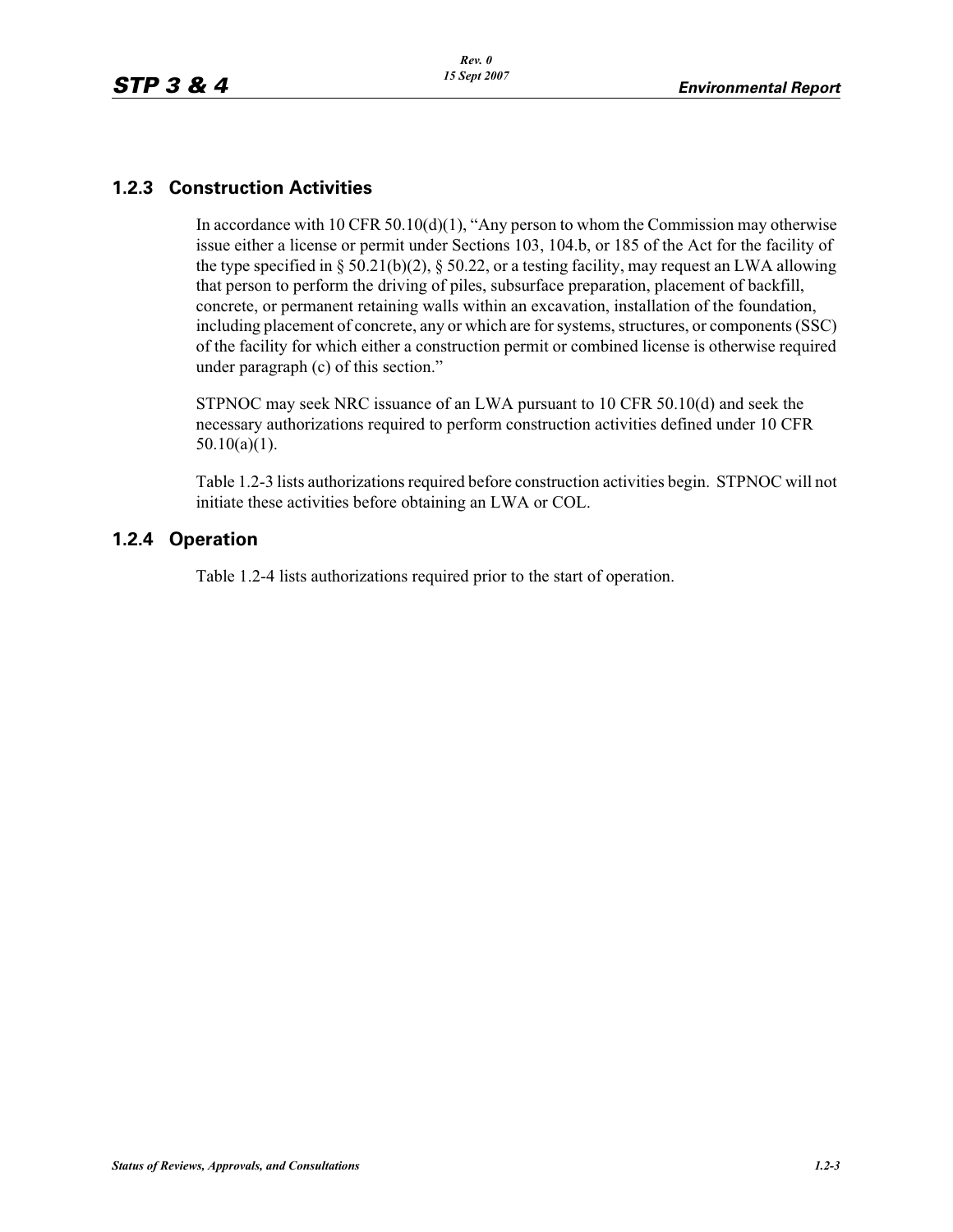|                                                     | Obtained/Status<br>Permit Issued or<br>Authorization | NRC will<br>consultation with<br>need formal<br>Complete.<br>USFWS                                                                                                                                                                                                                             | Complete                                                                                    | Complete                                                                                                                                                                                                                                              | To be submitted<br>application<br>after COL                                                             |
|-----------------------------------------------------|------------------------------------------------------|------------------------------------------------------------------------------------------------------------------------------------------------------------------------------------------------------------------------------------------------------------------------------------------------|---------------------------------------------------------------------------------------------|-------------------------------------------------------------------------------------------------------------------------------------------------------------------------------------------------------------------------------------------------------|---------------------------------------------------------------------------------------------------------|
| uthorizations/Permits Required for Combined License | <b>Activity Covered</b>                              | threatened species without authorization<br>Cannot modify habitat of endangered or<br>Concurrence with no adverse impact or<br>consultation on appropriate mitigation<br>vegetation or earth-moving activities<br>from USFWS, including clearing of<br><b>Triggering Activity:</b><br>measures | Concurrence with no adverse impact or<br>consultation on appropriate mitigation<br>measures | Authorization must be obtained before<br>Confirm site construction or operation<br>excavation or soil disturbance in area<br>where historic resources are located.<br>would not affect protected historic<br><b>Triggering Activity:</b><br>resources | NRC license, any individual Section 404<br>permit and associated Section 401<br>certification.          |
|                                                     | Requirement                                          | Consultation regarding<br>potential to adversely<br>species (non-marine<br>impact protected<br>species)                                                                                                                                                                                        | Consultation regarding<br>potential to adversely<br>impact protected<br>marine species      | affect historic resources<br>Consultation regarding<br>potential to adversely                                                                                                                                                                         | Consistency review                                                                                      |
| Table 1.2-1 A                                       | Authority                                            | of 1973<br>Endangered Species Act                                                                                                                                                                                                                                                              | of 1973<br>Endangered Species Act                                                           | ation Act,<br>(CFR) 800), Texas Historical<br>Commission Texas Administrative<br>(36 Code of Federal Regulations<br>Code (T.A.C.) Title 13, Part 2<br>National Historic Preserv                                                                       | Texas Coastal Management Plan<br>Coastal Zone Management Act,<br>mplemented through CCC                 |
|                                                     | Agency                                               | <b>USFWS</b>                                                                                                                                                                                                                                                                                   | <b>NMFS</b>                                                                                 | Commission<br>Historical<br>Texas<br>(THC)                                                                                                                                                                                                            | Council (CCC)<br>Oceanic and<br>Atmospheric<br>Coordination<br>(NOAA),<br>Coastal<br>National<br>Agency |
|                                                     | Item                                                 | $\frac{1}{1}$                                                                                                                                                                                                                                                                                  | $\frac{2}{1}$                                                                               | <u>ი</u>                                                                                                                                                                                                                                              | $\dot{4}$                                                                                               |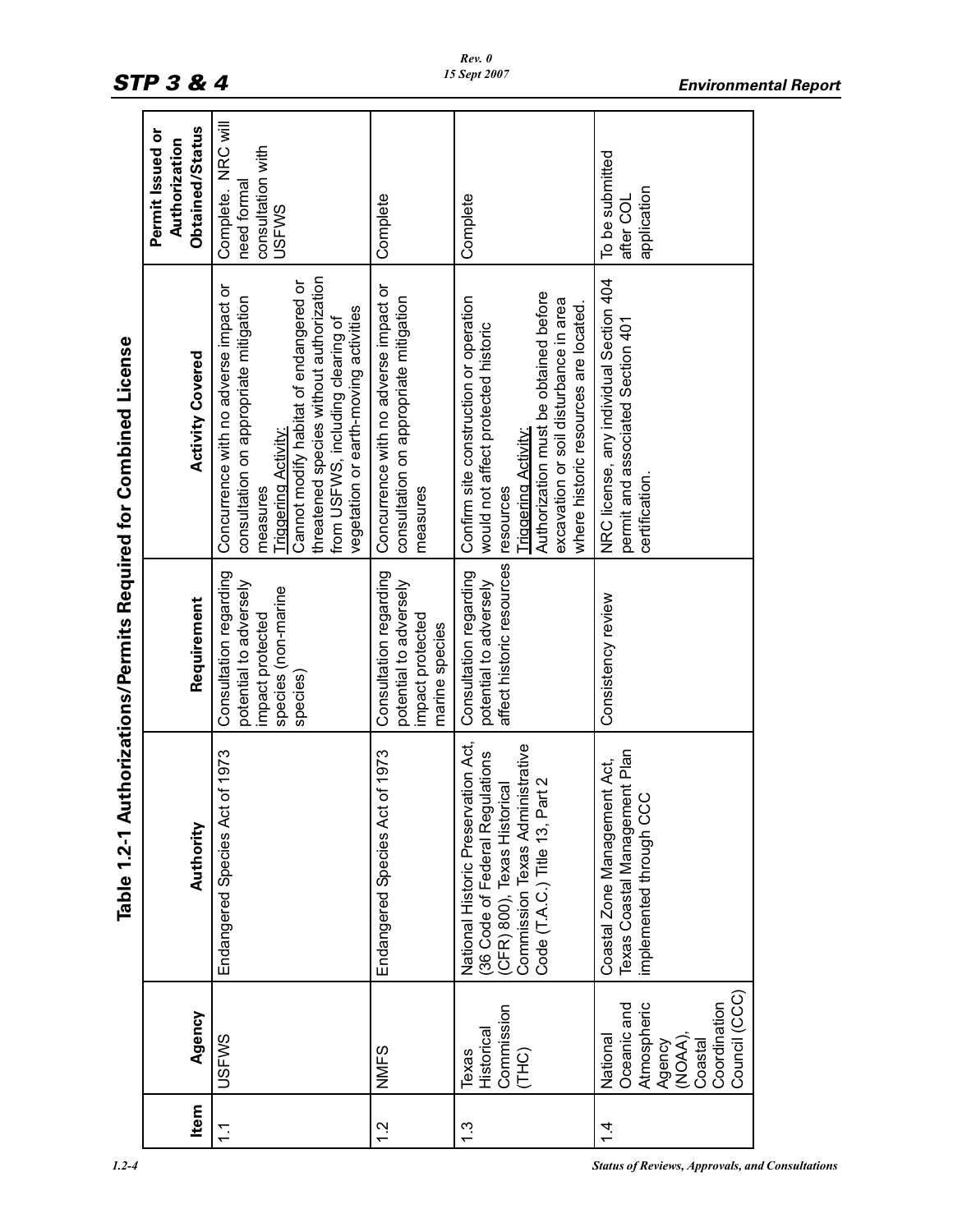|                                                                              | Obtained/Status<br>Permit Issued or<br>Authorization | USACE (U.S. Army<br>Corps of Engineers)<br>concurrence with<br>current wetland<br>Contingent on<br>delineation<br>(11/2007)                 | 2008                                                                                                                                                                                                                                                                                                                                                                                             |
|------------------------------------------------------------------------------|------------------------------------------------------|---------------------------------------------------------------------------------------------------------------------------------------------|--------------------------------------------------------------------------------------------------------------------------------------------------------------------------------------------------------------------------------------------------------------------------------------------------------------------------------------------------------------------------------------------------|
| Table 1.2-1 Authorizations/Permits Required for Combined License (Continued) | <b>Activity Covered</b>                              | Compliance with water quality standards.<br>Any additional TCEQ requirements will<br>be incorporated into individual Section<br>404 permit. | Standard Contract will be entered into by<br>DOE's Standard Contract for disposal of<br>spent nuclear fuel contained in 10 CFR<br>nstitute (NEI) is actively engaged with<br>this revision will be completed and the<br>Standard Contract. It is expected that<br>DOE in revising the language in the<br>Department. The Nuclear Energy<br>Part 961 is being modified by the<br>the end of 2008. |
|                                                                              | Requirement                                          | Certification<br>Section 401                                                                                                                | Spent Fuel Contract                                                                                                                                                                                                                                                                                                                                                                              |
|                                                                              | Authority                                            | 1251 et seq.). T.A.C. Title 30, Part<br>Federal Clean Water Act (FCWA)<br>(33 United States Code (U.S.C.)<br>1, Chapter 307, 308            | J.S.C 10101 et seq.) and 10 CFR<br>Nuclear Waste Policy Act (42<br>Part 961                                                                                                                                                                                                                                                                                                                      |
|                                                                              | Agency                                               | TCEQ                                                                                                                                        | <b>DOE</b>                                                                                                                                                                                                                                                                                                                                                                                       |
|                                                                              | <b>Item</b>                                          | يا                                                                                                                                          | $\frac{6}{1}$                                                                                                                                                                                                                                                                                                                                                                                    |

*Rev. 0 15 Sept 2007*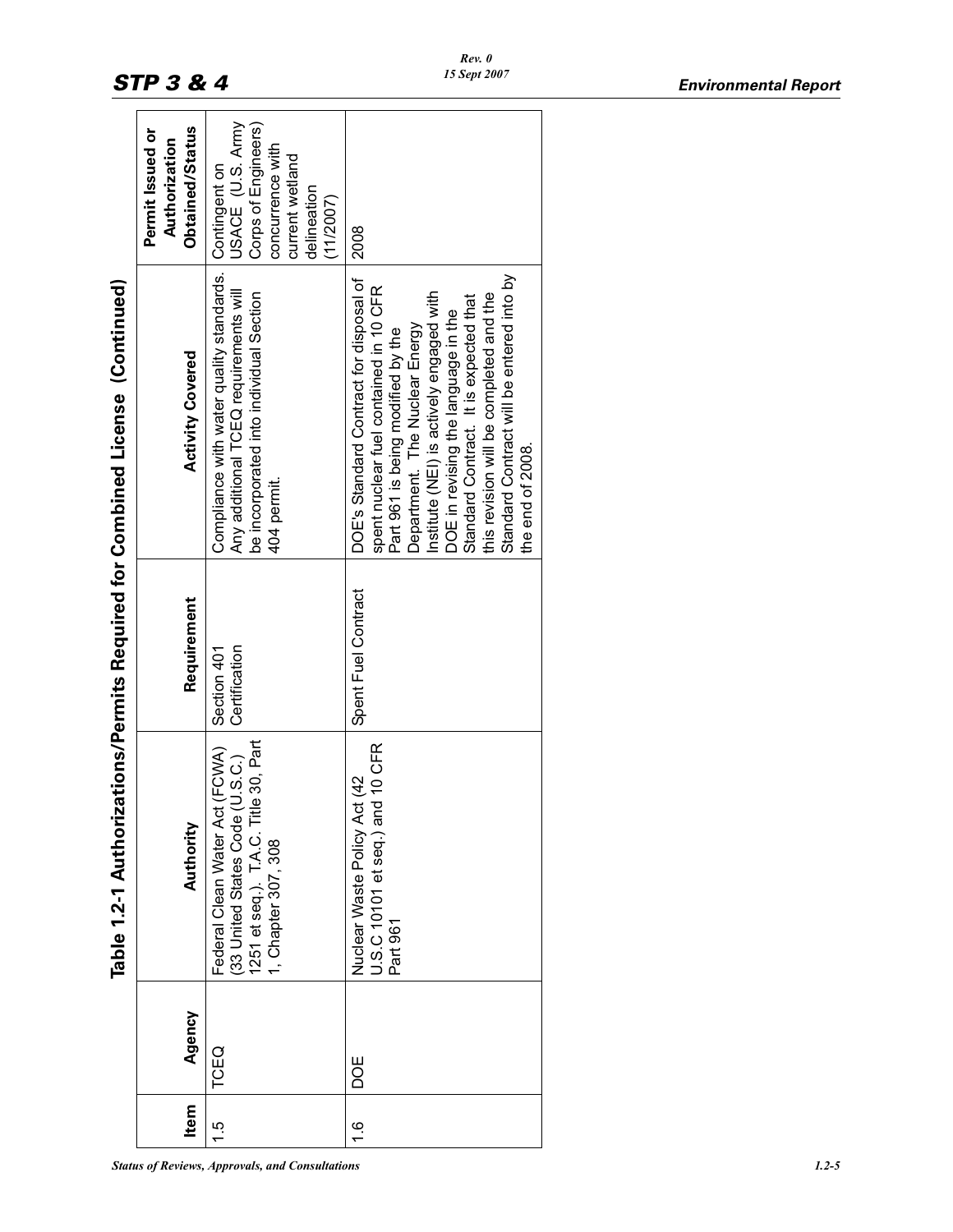|      |                                                         |                                                                                                                   |                                                                                              | Table 1.2-2 Authorizations/Permits Required for Preconstruction Activities                                                                               |                                                                                        |
|------|---------------------------------------------------------|-------------------------------------------------------------------------------------------------------------------|----------------------------------------------------------------------------------------------|----------------------------------------------------------------------------------------------------------------------------------------------------------|----------------------------------------------------------------------------------------|
| Item | Agency                                                  | Authority                                                                                                         | Requirement                                                                                  | <b>Activity Covered</b>                                                                                                                                  | Obtained/Status<br>Permit Issued or<br>Authorization                                   |
| 2.1  | <b>USACE</b>                                            | CFR 323<br>FCWA, Section 404, 33                                                                                  | Section 404 Permit                                                                           | Disturbance or crossing wetland areas or<br>navigable waters                                                                                             | USACE concurrence<br>with current wetland<br>Contingent on<br>delineation<br>(11/2007) |
| 2.2  | <b>USACE</b>                                            | CFR 323<br>FCWA, Section 404, 33                                                                                  | Discharge Permit<br>Dredge and Fill                                                          | (Covered under current permit No. 14848)<br>Maintenance dredging of intake structure<br>Exp. Date: 12/31/2009)<br>on Colorado River                      | Not applicable                                                                         |
| 2.3  | <b>USACE</b>                                            | Rivers and Harbors Act                                                                                            | Section 10 Permit                                                                            | Maintenance dredging of barge slip<br>Covered under current permit No.<br>10570 Exp. Date: 12/31/2014)                                                   | Not applicable                                                                         |
| 2.4  | Department of<br>Transportation<br><b>United States</b> | part G<br>Registration for Hazardous<br>49 Code of FR 107, Subp<br>Materials Transportation                       | Certificate of<br>Registration                                                               | Renew existing two-year registration for<br>Covered under current permit No.<br>061506 551 0960P Exp. Date:<br>transportation of hazardous<br>6/30/2008) | Not applicable                                                                         |
| 2.5  | <b>USFWS</b>                                            | SO<br>Migratory Bird Treaty Act<br>CFR <sub>21</sub>                                                              | requirements of Act<br>Compliance with                                                       | Adverse impacts on protected species<br>and/or their nests. To be performed<br>concurrently with item 1.1                                                | NRC will<br>consultation with<br>need forma<br>Complete.<br><b>USFWS</b>               |
| 2.6  | Administration<br>Aviation<br>Federal                   | 14 CFR 77                                                                                                         | <b>Construction Notice</b>                                                                   | Notice of erection of structures (>200 feet<br>high) potentially impacting air navigation                                                                | 12/2010                                                                                |
| 2.7  | Texas Parks<br>and Wildlife<br>Department<br>(TPWD)     | Resource Protection (T.A.C. Title<br>31, Part 2, Chapter 69) Wildlife<br>(T.A.C. Title 31, Part 2,<br>Chapter 65) | Consultation regarding<br>potential to adversely<br>impact state listed<br>protected species | Adverse impacts on state listed protected<br>performed concurrently with item 1.1<br>species and/or their habitat. To be                                 | Awaiting response<br>from TPWD                                                         |

*STP 3 & 4 Environmental Report*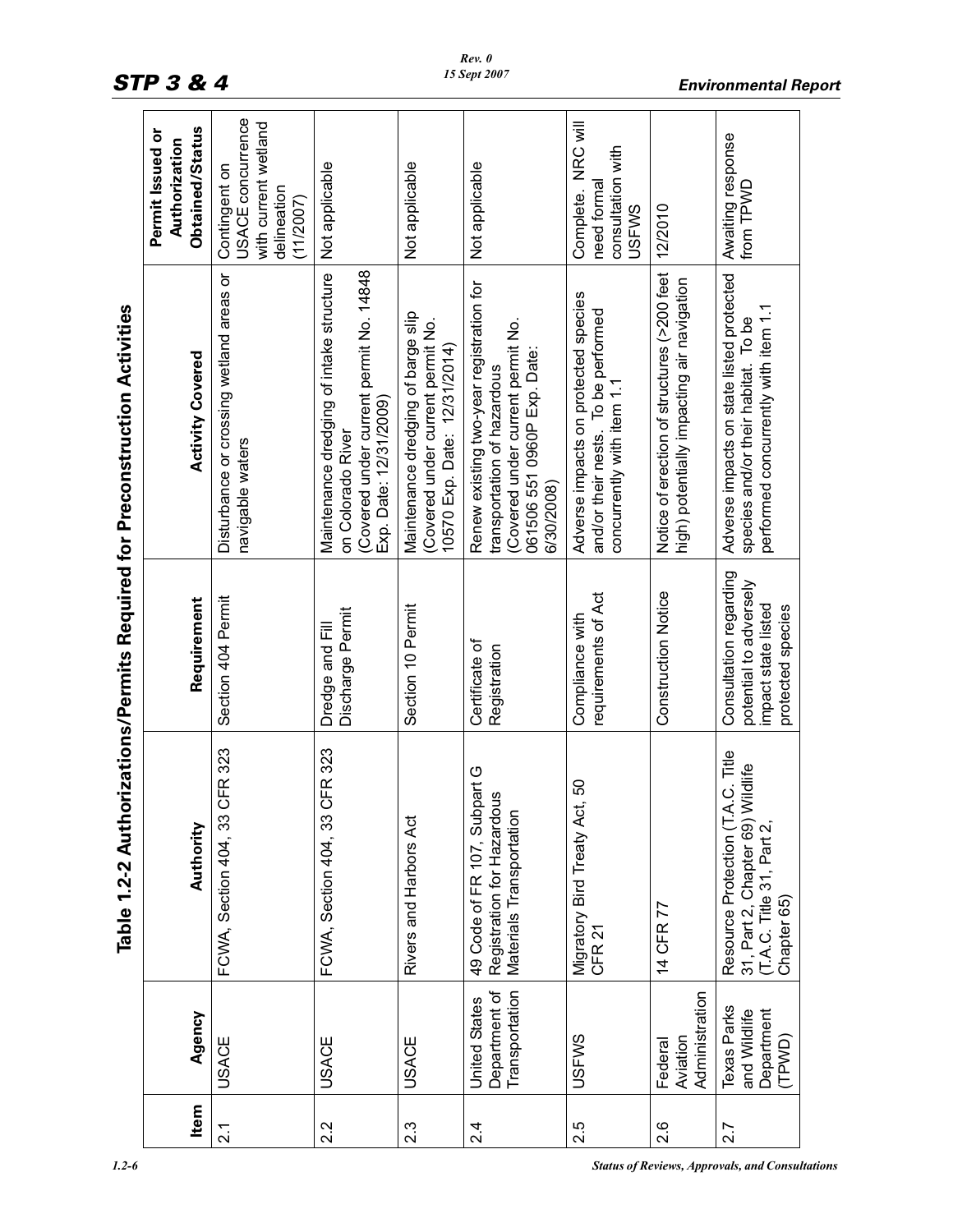|                                                                                        | Obtained/Status<br>Permit Issued or<br>Authorization | Complete                                                                                                                                                                                                                                                                                                        | 12/2009 (Obtained<br>by Constructor)                                                                                                                                                                                                                                                                   | As required                                                                                                                        | 12/2008                                                                                                                                                                                                                                                                           |
|----------------------------------------------------------------------------------------|------------------------------------------------------|-----------------------------------------------------------------------------------------------------------------------------------------------------------------------------------------------------------------------------------------------------------------------------------------------------------------|--------------------------------------------------------------------------------------------------------------------------------------------------------------------------------------------------------------------------------------------------------------------------------------------------------|------------------------------------------------------------------------------------------------------------------------------------|-----------------------------------------------------------------------------------------------------------------------------------------------------------------------------------------------------------------------------------------------------------------------------------|
| Table 1.2-2 Authorizations/Permits Required for Preconstruction Activities (Continued) | <b>Activity Covered</b>                              | generators, vents and other air sources<br>1<br>Construction of air emission sources<br>foundation or footings supporting air<br>diesel combustion generator, diesel<br>excavation for or construction of<br>Permit must be obtained before<br>regulated by TCEQ<br>Triggering Activity:<br>emitting facilities | Sand blast facility and surfacing coating<br>Authorization must be obtained before<br>foundation or footings supporting air<br>Construction air emission sources:<br>excavation for or construction of<br>Concrete batch plant (CBP)<br><b>Triggering Activity:</b><br>emitting facilities<br>facility | activities and asbestos abatement<br>Building demolition or renovation<br>projects                                                 | Amended TPDES permit must be issued<br>wastewater treatment plant components<br>prior to excavation for or construction of<br>Regulates discharge of pollutants to<br>foundation or footings to support<br>for expanded capacity.<br><b>Triggering Activity:</b><br>surface water |
|                                                                                        | Requirement                                          | Air Quality Construction<br>Permit                                                                                                                                                                                                                                                                              | Air Quality Construction<br>Permit                                                                                                                                                                                                                                                                     | asbestos renovation,<br>Notice of intent for<br>encapsulation, or<br>demolition                                                    | Discharge Elimination<br>Revision of existing<br>System (TPDES<br><b>Texas Pollutant</b><br>Permit                                                                                                                                                                                |
|                                                                                        | Authority                                            | Title 30, Part 1, Chapter 101, 111,<br>General Air Quality Rules (T.A.C.<br>Federal Clean Air Act (FCAA),<br>(116)                                                                                                                                                                                              | FCAA, General Air Quality Rules<br>(T.A.C. Title 30, Part 1, Chapter<br>101, 111, 116)                                                                                                                                                                                                                 | Protection (T.A.C. Title 25, Part 1,<br>Subpart<br>Chapter 295, Subchapter C)<br>M, Texas Asbestos Health<br>FCAA, 40 CFR Part 61, | 307,308<br>FCWA, Texas Water Code (TWC)<br>Chapter 26; T.A.C. Title 30,<br>Part 1, Chapter 205, 279,                                                                                                                                                                              |
|                                                                                        | Agency                                               | TCEQ                                                                                                                                                                                                                                                                                                            | TCEQ                                                                                                                                                                                                                                                                                                   | Department of<br>State Health<br>Services<br>Texas                                                                                 | TCEQ                                                                                                                                                                                                                                                                              |
|                                                                                        | Item                                                 | 2.8                                                                                                                                                                                                                                                                                                             | 2.9                                                                                                                                                                                                                                                                                                    | 2.10                                                                                                                               | 2.11                                                                                                                                                                                                                                                                              |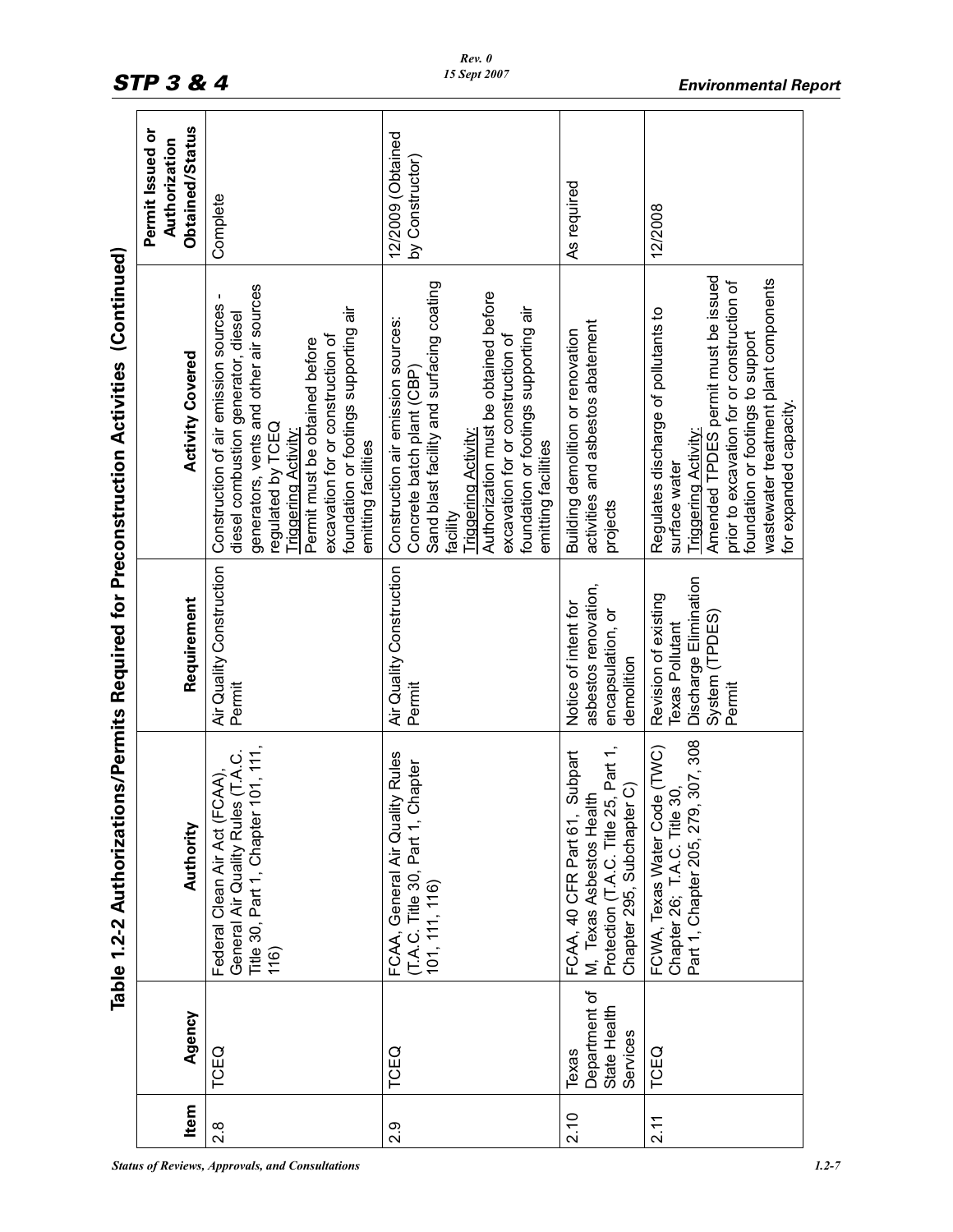|      |                                                                       |                                                 |                                                                                             | Table 1.2-2 Authorizations/Permits Required for Preconstruction Activities (Continued)                                                                                                                                                                                                                                                                                 |                                                      |
|------|-----------------------------------------------------------------------|-------------------------------------------------|---------------------------------------------------------------------------------------------|------------------------------------------------------------------------------------------------------------------------------------------------------------------------------------------------------------------------------------------------------------------------------------------------------------------------------------------------------------------------|------------------------------------------------------|
| Item | Agency                                                                | Authority                                       | Requirement                                                                                 | <b>Activity Covered</b>                                                                                                                                                                                                                                                                                                                                                | Obtained/Status<br>Permit Issued or<br>Authorization |
| 2.12 | TCEQ                                                                  | FCWA, TWC Chapter 26                            | Discharges Associated<br>General Permit for<br>With Construction<br>Storm Water<br>Activity | exposure of soils from activities such as<br>Authorization must be obtained prior to<br>Discharge storm water from site during<br>clearing, grading and excavating<br><b>Triggering Activity:</b><br>construction                                                                                                                                                      | 12/2008 (Obtained<br>by Constructor)                 |
| 2.13 | TCEQ                                                                  | rapter<br>T.A.C. Title 30, Part 1, Cl<br>290    | modification of public<br>TCEQ approval of<br>water system                                  | Modify treatment, storage, distribution of<br>TCEQ determination that approval is not<br>required must occur before construction<br>Approval of plans and specifications or<br>component of water system, including<br>commences on any new or expanded<br>potable water system as needed for<br>water well, storage, treatment or<br>distribution lines.<br>expansion | 12/2008                                              |
| 2.14 | Coastal Plains<br>Conservation<br>Groundwater<br>(CPGWCD)<br>District | Rules of the CPGWCD, Chapter 3,<br>Subchapter A | Groundwater Well<br>Permit                                                                  | New groundwater well installation and<br>operation                                                                                                                                                                                                                                                                                                                     | 12/2008                                              |
| 2.15 | TCEQ                                                                  | FCWA, TWC, Ch. 26                               | <b>TPDES General Permit</b>                                                                 | General Permit for construction activities<br>construction will be included in TPDES<br>groundwater encountered during<br>Discharge of uncontaminated                                                                                                                                                                                                                  | 12/2009 (Obtained<br>by Constructor)                 |
| 2.16 | CPGWCD                                                                | Chapter 8<br>Rules of the CPGWCD,               | Capping and plugging<br>of groundwater wells                                                | Caping and plugging of monitoring wells<br>at completion of subsurface investigation                                                                                                                                                                                                                                                                                   | 12/2008                                              |
| 2.17 | TCEQ                                                                  | T.A.C. Title 30, Part 1,<br>Chapter 334         | Certificate of Annual<br>Tank Registration                                                  | All underground storage tanks that are in<br>use or capable of being used for<br>petroleum products and certain<br>chemicals                                                                                                                                                                                                                                           | If required                                          |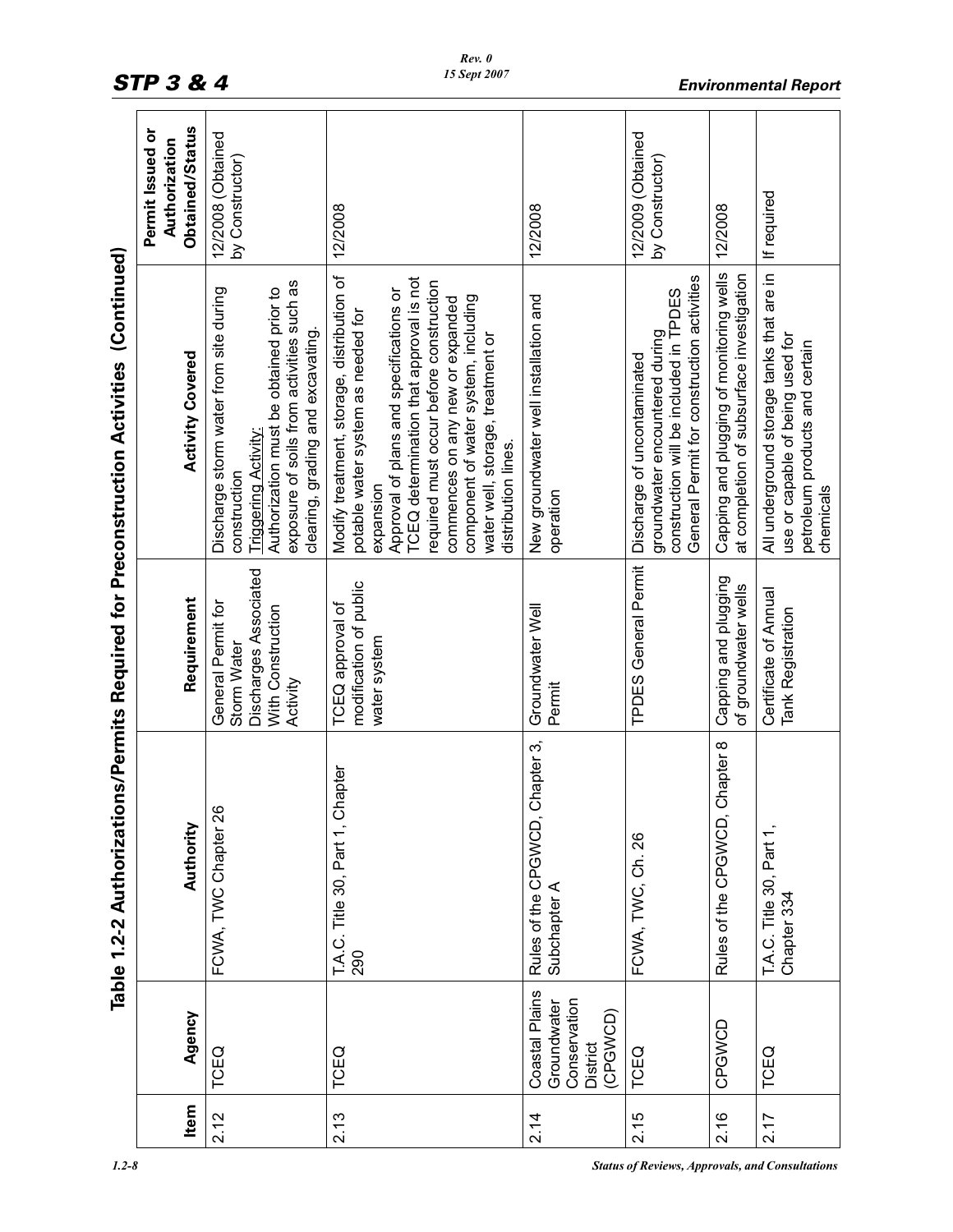|                                                                                        | Obtained/Status<br>Permit Issued or<br>Authorization | 12/2008                                                                                                                                                                                | 12/2008                                                               | Not Applicable                                                                                                               | If required                                        | 12/08                                                                         | 12/2008 (Obtained<br>by Constructor)                                                                                                 | If required                                           | If required                          |
|----------------------------------------------------------------------------------------|------------------------------------------------------|----------------------------------------------------------------------------------------------------------------------------------------------------------------------------------------|-----------------------------------------------------------------------|------------------------------------------------------------------------------------------------------------------------------|----------------------------------------------------|-------------------------------------------------------------------------------|--------------------------------------------------------------------------------------------------------------------------------------|-------------------------------------------------------|--------------------------------------|
| Table 1.2-2 Authorizations/Permits Required for Preconstruction Activities (Continued) | <b>Activity Covered</b>                              | Onsite disposal of Class III industrial solid<br>products, concrete, rock, bricks, and land<br>waste consisting of earth and earth-like<br>(Registration No. 30651)<br>clearing debris | Offsite disposal of industrial solid wastes<br>Registration No. 30651 | Colorado River (Covered under existing<br>Use of additional makeup water from<br>(Registration No. 14-5437)<br>water rights: | Relocation of hazardous waste<br>accumulation area | Relocation of existing pond related to car<br>wash and vehicle washdown       | Land disturbing activities within the<br>boundaries of Matagorda County<br>including new construction and<br>renovation of buildings | Approval to possess special nuclear<br>material (SNM) | Approval to possess fuel             |
|                                                                                        | Requirement                                          | Notice of Registration                                                                                                                                                                 | Notice of Registration                                                | Water Rights                                                                                                                 | Texas Risk Reduction<br>Program                    | Notice of Registration                                                        | Land Disturbing Activity<br>and Construction<br>Permit                                                                               | Byproduct license                                     | Materials License<br>Special Nuclear |
|                                                                                        | Authority                                            | <b>T.A.C.</b> Title 30, Part 1,<br>Chapter 335                                                                                                                                         | T.A.C. Title 30, Part 1,<br>Chapter 335                               | T.A.C. Title 30, Part 1,<br>Chapter 295,297                                                                                  | T.A.C. Title 30, Part 1,<br>Chapter 350            | T.A.C. Title 30, Part 1, Chapter<br>pter <sub>26</sub><br>321; FCWA; TWC, Cha | nt Plan C<br>Flood Plain Managemer<br>Zone Requirements                                                                              | 10 CFR 30                                             | 10 CFR 70                            |
|                                                                                        | Agency                                               | TCEQ                                                                                                                                                                                   | TCEQ                                                                  | TCEQ                                                                                                                         | TCEQ                                               | TCEQ                                                                          | Matagorda<br>County                                                                                                                  | <b>NRC</b>                                            | <b>NRC</b>                           |
|                                                                                        | Item                                                 | 2.18                                                                                                                                                                                   | 2.19                                                                  | 2.20                                                                                                                         | 2.21                                               | 2.22                                                                          | 2.23                                                                                                                                 | 2.24                                                  | 2.25                                 |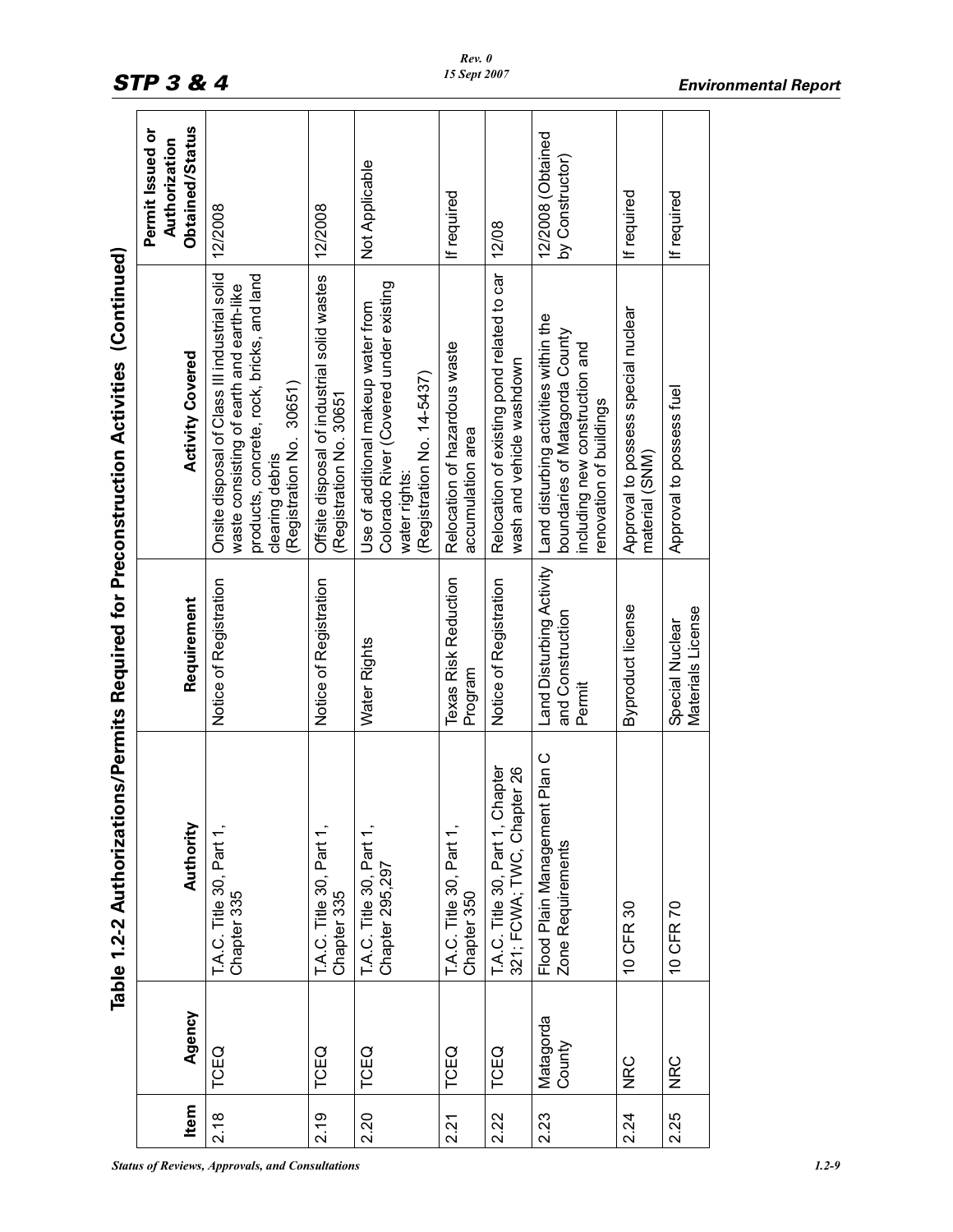|                                                                                       | Obtained/Status<br>Permit Issued or<br>Authorization | 8/2008                                                                                                                                                                                                                      | See Item 2.1                                                                                                                               | If required                                                                              | If required                                                                                                             | If required                                                                                                                                                                                                         |
|---------------------------------------------------------------------------------------|------------------------------------------------------|-----------------------------------------------------------------------------------------------------------------------------------------------------------------------------------------------------------------------------|--------------------------------------------------------------------------------------------------------------------------------------------|------------------------------------------------------------------------------------------|-------------------------------------------------------------------------------------------------------------------------|---------------------------------------------------------------------------------------------------------------------------------------------------------------------------------------------------------------------|
| Table 1.2-2 Authorizations/Permits Required for Preconstruction Activities(Continued) | <b>Activity Covered</b>                              | Possible need to relocate and/or expand<br>Permit amendment must be issued prior<br>to first application of sewage sludge at<br>area for land application of sewage<br><b>Triggering Activity</b><br>new location<br>sludge | Compliance with water quality standards<br>Any additional TCEQ requirements will<br>be incorporated into individual Section<br>404 permit. | Operate a public noncommunity water<br>system (if required for Site Redress)             | Capping and plugging of monitoring wells<br>at completion of subsurface investigation<br>(If required for Site Redress) | chemicals. Tank removal/abandonment<br>aboveground storage tanks that are in<br>use or capable of being used for<br>petroleum products and certain<br>All underground storage and<br>(if required for Site Redress) |
|                                                                                       | Requirement                                          | onsite sludge disposal<br>Revision of existing<br>permit                                                                                                                                                                    | Certification<br>Section 401                                                                                                               | Revision or new permit<br>water system - Notice<br>to operate a public<br>of Termination | Capping and plugging<br>of groundwater wells                                                                            | Notice of Termination<br>Certificate of Annual<br>Tank Registration -                                                                                                                                               |
|                                                                                       | Authority                                            | T.A.C. Title 30, Part 1,<br>Chapter 312                                                                                                                                                                                     | 1251 et seq.). T.A.C. Title 30, Part<br>1, Chapter 307, 308<br>Federal Clean Water Act (FCWA)<br>(33 United States Code (U.S.C.)           | T.A.C. Title 30, Part 1,<br>Chapter 290                                                  | Chapter 8<br>Rules of the CPGWCD,                                                                                       | RCRA, T.A.C. Title 30, Part 1,<br>Chapter 334                                                                                                                                                                       |
|                                                                                       | Agency                                               | TCEQ                                                                                                                                                                                                                        | TCEQ                                                                                                                                       | TCEQ                                                                                     | CPGWCD                                                                                                                  | TCEQ                                                                                                                                                                                                                |
|                                                                                       | Item                                                 | 2.26                                                                                                                                                                                                                        | 2.27                                                                                                                                       | 2.28                                                                                     | 2.29                                                                                                                    | 2.30                                                                                                                                                                                                                |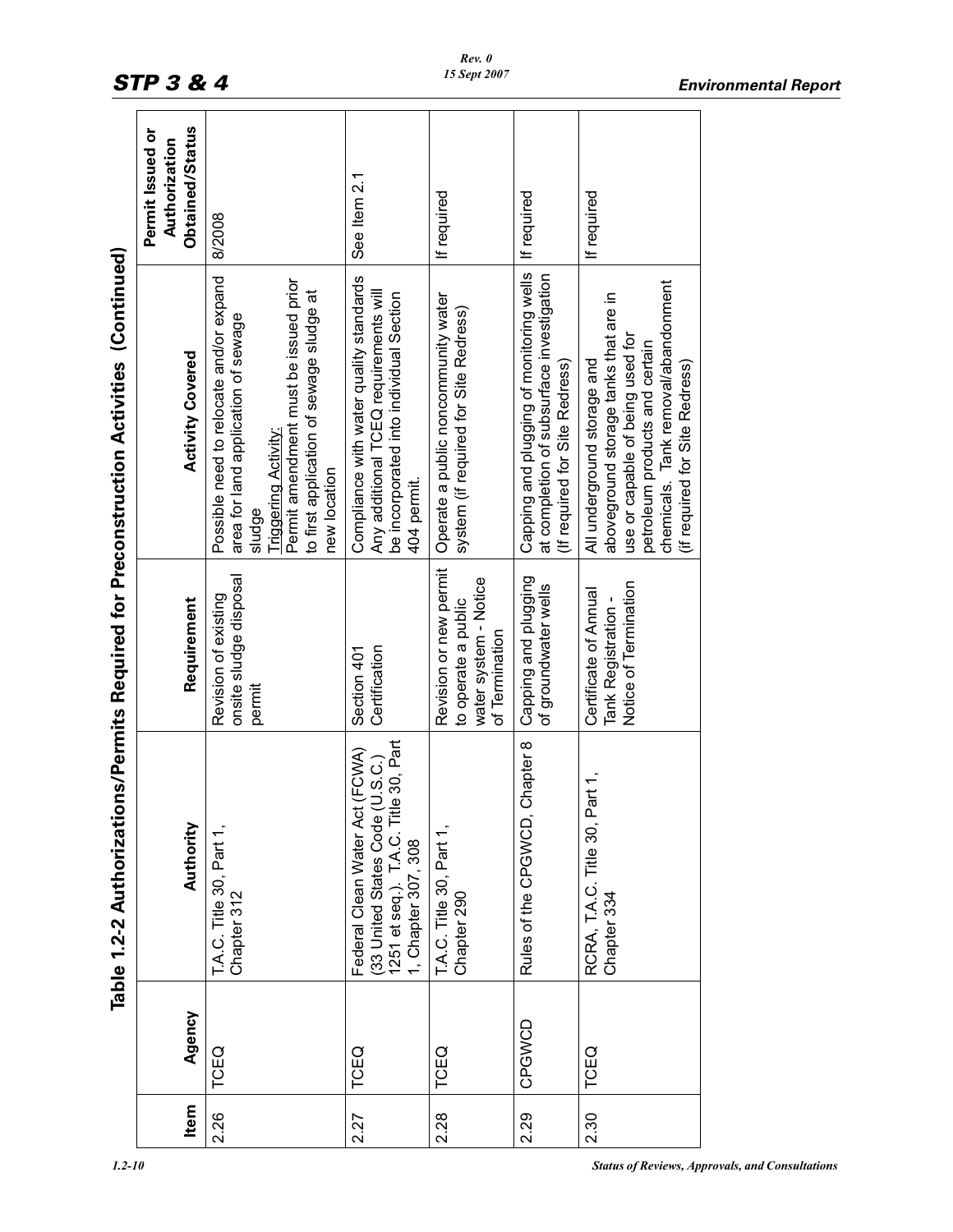|         |          |                                                                                                                   |                                                                                              | <b>SAMPLE SERVISHS IN THE SAMPLE SERVISHER AND INTERNATIONAL SERVISHS AND INTERNATIONAL SAMPLE STATES IN THE SAMPLE STATES IN THE SAMPLE STATES IN THE SAMPLE STATES IN THE SAMPLE SAMPLE SAMPLE SAMPLE SAMPLE SAMPLE SAMPLE SAM</b> |                                                      |
|---------|----------|-------------------------------------------------------------------------------------------------------------------|----------------------------------------------------------------------------------------------|--------------------------------------------------------------------------------------------------------------------------------------------------------------------------------------------------------------------------------------|------------------------------------------------------|
| Item    | Agency   | Authority                                                                                                         | Requirement                                                                                  | <b>Activity Covered</b>                                                                                                                                                                                                              | Obtained/Status<br>Permit Issued or<br>Authorization |
| .<br>೧  | NRC      | <b>10 CFR</b><br>10 CFR 52, Subpart C or<br>50.10(d)                                                              | COL or LWA                                                                                   | construction for a nuclear power facility<br>Safety-related and important to safety                                                                                                                                                  | 01/2010 (LWA) (If<br>01/2011 (COL)<br>required)      |
| ვ<br>ვ  | NRC<br>M | $, 10$ CFR<br>Atomic Energy Act (AEA)<br>51, 10 CFR 52.17                                                         | EIS                                                                                          | Environmental effects of construction and Purpose of this<br>operation of a reactor                                                                                                                                                  | submittal                                            |
| ვ<br>ვ  | JSFWS    | ვ<br>Migratory Bird Treaty Act,<br>CFR 21                                                                         | requirements of Act<br>Compliance with                                                       | Adverse impacts on protected species<br>and/or their nests. To be performed<br>concurrently with Item 1.1.                                                                                                                           | See Item 1.1                                         |
| ઝ.<br>જ | TPWD     | Resource Protection (T.A.C. Title<br>31, Part 2, Chapter 69) Wildlife<br>(T.A.C. Title 31, Part 2,<br>Chapter 65) | Consultation regarding<br>potential to adversely<br>impact state listed<br>protected species | Adverse impacts on state listed protected<br>performed concurrently with Item 1.1.<br>species and/or their habitat. To be                                                                                                            | See Item 1.1                                         |
|         |          | [1] Assumes STPNOC obtained the authorizations/permits identified in Table 1.2-2.                                 |                                                                                              |                                                                                                                                                                                                                                      |                                                      |

Authorizations/Permits Required for Construction Activities<sup>[1]</sup> **Table 1.2-3 Authorizations/Permits Required for Construction Activities[1]**  $\mathbf{C}$ **Table 1.2-**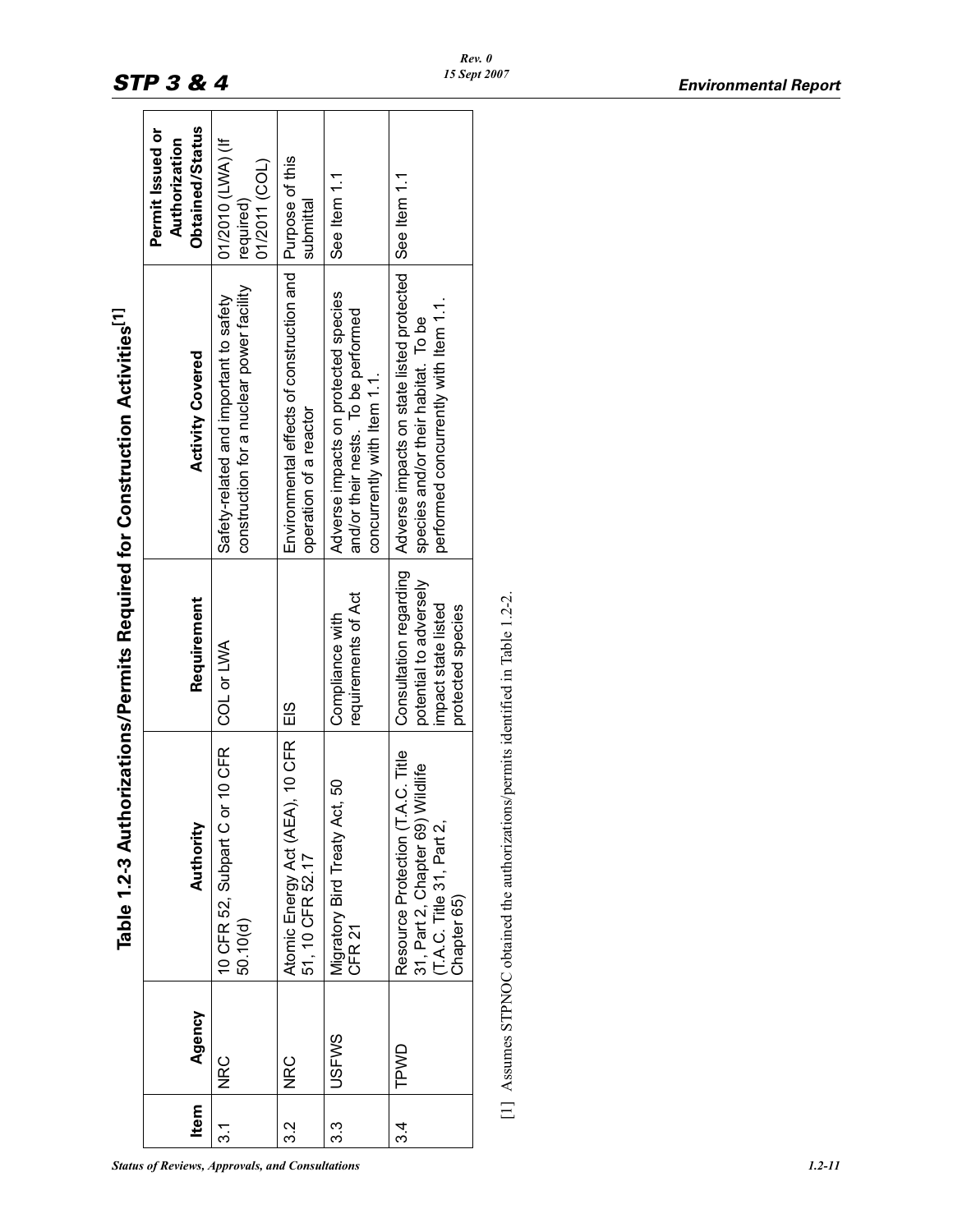|                                                           | Obtained/Status<br>Permit Issued or<br>Authorization | information becomes<br>As required or as<br>discharge<br>available                                                             | information becomes<br>As required or as<br>discharge<br>available                      | 02/2011                                                            | See 2.21                                                                                       | 08/2008                                                                                                                                                                                                                                                                             | Not Applicable                                                             | Not applicable                                                                                                                    |
|-----------------------------------------------------------|------------------------------------------------------|--------------------------------------------------------------------------------------------------------------------------------|-----------------------------------------------------------------------------------------|--------------------------------------------------------------------|------------------------------------------------------------------------------------------------|-------------------------------------------------------------------------------------------------------------------------------------------------------------------------------------------------------------------------------------------------------------------------------------|----------------------------------------------------------------------------|-----------------------------------------------------------------------------------------------------------------------------------|
| Table 1.2-4 Authorizations/Permits Required for Operation | <b>Activity Covered</b>                              | TPDES Permit No. 01908. Expiration<br>Regulates limits of pollutants in liquid<br>discharge to surface water<br>date: 12/1/09. | Update existing permit as necessary<br>(Permit No.: 0801 Expiration Date:<br>1/25/2011) | New groundwater well operation and<br>increase in permitted amount | Colorado River (Covered under existing<br>Use of additional makeup water from<br>water rights) | Possible need to relocate and/or expand<br>Permit amendment must be issued prior<br>to first application of sewage sludge at<br>Expiration Date:<br>area for land application of sewage<br>(Permit No.: 04523<br><b>Triggering Activity</b><br>new location<br>8/29/2008)<br>sludge | Industrial/Hazardous waste generation,<br>storage, and disposal activities | (Covered in the STPEGS Integrated Spill<br>Procedures for reporting spills of<br>hazardous materials on site<br>Contingency Plan) |
|                                                           | Requirement                                          | Revision of existing<br>TPDES Permit                                                                                           | emission sources<br>Operation of air                                                    | Groundwater Well<br>Permit                                         | Water Rights                                                                                   | Revision of existing on-<br>site sludge disposal<br>permit                                                                                                                                                                                                                          | Revision/new permit for<br>Industrial/Hazardous<br>Waste                   | Spill Prevention and<br>Control                                                                                                   |
|                                                           | Authority                                            | Chapter 307, 308, 309, and 317<br>FCWA, T.A.C. Title 30, Part 1,                                                               | Revision of existing Title V<br>Operating Permit                                        | Chapter 3,<br>Rules of the CPGWCD,<br>Subchapter A, B              | T.A.C. Title 30, Part 1,<br>Chapter 295,297                                                    | T.A.C. Title 30, Part 1,<br>Chapter 312                                                                                                                                                                                                                                             | T.A.C. Title 30, Part 1, Chapter<br>335                                    | T.A.C. Title 30, Part 1, Chapter<br>327                                                                                           |
|                                                           | Agency                                               | TCEQ                                                                                                                           | TCEQ                                                                                    | CPGWCD                                                             | TCEQ                                                                                           | TCEQ                                                                                                                                                                                                                                                                                | TCEQ                                                                       | TCEQ                                                                                                                              |
|                                                           | Item                                                 | 4.1                                                                                                                            | 4.2                                                                                     | $4.\overline{3}$                                                   | $4\overline{4}$                                                                                | 4.5                                                                                                                                                                                                                                                                                 | 4.6                                                                        | 4.7                                                                                                                               |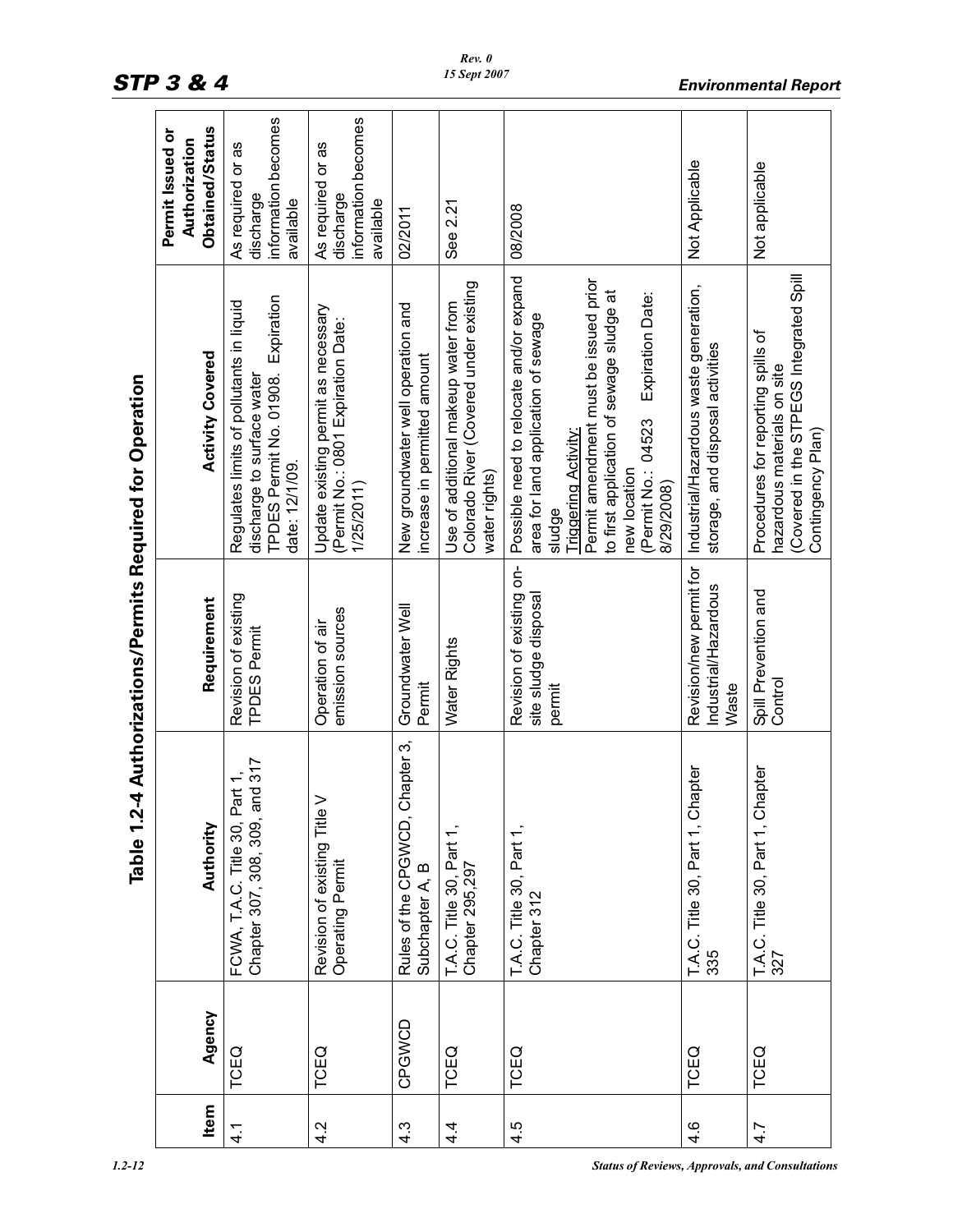|                                                                       | Obtained/Status<br>Permit Issued or<br>Authorization | Not applicable                                                                                              | If required                                                                                                           | If required                                                                                       | Not Applicable                                                                                   | If required                                                                                                                                                                                                                                                                          |
|-----------------------------------------------------------------------|------------------------------------------------------|-------------------------------------------------------------------------------------------------------------|-----------------------------------------------------------------------------------------------------------------------|---------------------------------------------------------------------------------------------------|--------------------------------------------------------------------------------------------------|--------------------------------------------------------------------------------------------------------------------------------------------------------------------------------------------------------------------------------------------------------------------------------------|
| Table 1.2-4 Authorizations/Permits Required for Operation (Continued) | <b>Activity Covered</b>                              | Reduction and Waste minimization<br>Covered in the STPEGS Source<br>Program for waste reduction<br>Program) | Transportation of radioactive waste into<br>the state of Tennessee                                                    | Transportation of radioactive materials<br>into the State of Utah                                 | Addition of area meeting definition of<br>(Covered under current program)<br>industrial activity | regulations implement Section 102(2) of<br>regulatory functions. Subject to certain<br>limitations described in this part, these<br>NRC's domestic licensing and related<br>protection regulations applicable to<br>This part contains environmental<br>the NEPA of 1969, as amended |
|                                                                       | Requirement                                          | Waste Minimization<br>and Recycling                                                                         | Tennessee Radioactive<br>Revision of existing<br>Waste License-for-<br>Delivery                                       | General Site Access<br>Revision of existing<br>Permit                                             | Revision of Storm<br>Prevention Plan<br>Water Pollution                                          | and Related Regulatory<br>for Domestic Licensing<br><b>Protection Regulations</b><br>Environmental<br>Functions                                                                                                                                                                      |
|                                                                       | Authority                                            | T.A.C. Title 30, Part 1, Chapter<br>328                                                                     | Environment and Conservation<br>Tennessee Department of<br>Rule 1200-2-10.32                                          | diation<br>R313-26 of the Utah Ra<br>Control Rules                                                | Permit<br>Multi-sector storm water                                                               | 10 CFR 51                                                                                                                                                                                                                                                                            |
|                                                                       | Agency                                               | TCEQ                                                                                                        | Department of<br>Conservation<br>Environment<br>Radiological<br>Tennessee<br>Division of<br>State of<br>Health<br>and | Department of<br>Environmental<br>State of Utah<br>Division of<br>Radiation<br>Control<br>Quality | TCEQ                                                                                             | <b>NRC</b>                                                                                                                                                                                                                                                                           |
|                                                                       | Item                                                 | $4.\overline{8}$                                                                                            | 4.9                                                                                                                   | 4.10                                                                                              | 4.11                                                                                             | 4.12                                                                                                                                                                                                                                                                                 |

*Rev. 0 15 Sept 2007*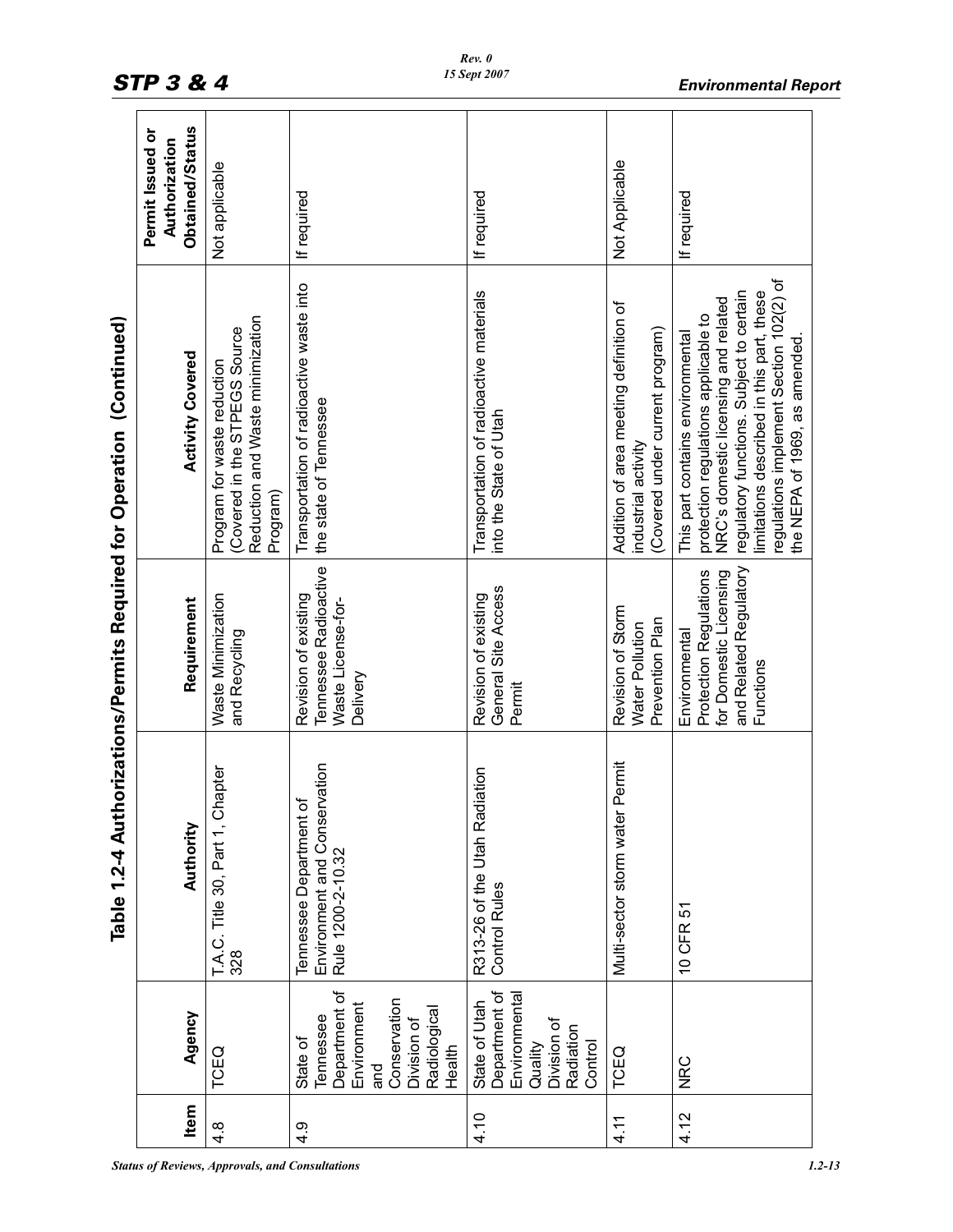|                                                        | Obtained/Status<br>Permit Issued or<br>Authorization | If required                                                                                                                                                                                    | If required                                                                                                                                                                                                                                                                                                                                                                                                                                                                         |
|--------------------------------------------------------|------------------------------------------------------|------------------------------------------------------------------------------------------------------------------------------------------------------------------------------------------------|-------------------------------------------------------------------------------------------------------------------------------------------------------------------------------------------------------------------------------------------------------------------------------------------------------------------------------------------------------------------------------------------------------------------------------------------------------------------------------------|
| horizations/Permits Required for Operation (Continued) | <b>Activity Covered</b>                              | disposal facilities intended to contain<br>The regulations in this Part establish<br>procedures, criteria, and terms and<br>conditions for the licensing of land<br>byproduct source, and SNM. | requirements, procedures, and standards<br>and transportation of licensed material. It<br>for packaging, preparation for shipment,<br>standards for packages, including lifting<br>standards, and requirements for fissile<br>material, irradiated nuclear fuel, and<br>The regulations in this part provide<br>application for NRC approval of a<br>and tie down standards, radiation<br>provides the requirements for an<br>transportation package and the<br>plutonium packages. |
|                                                        | Requirement                                          | Disposal of Radioactive<br>Requirements for Land<br>Licensing<br>Wastes                                                                                                                        | Radioactive Material<br>Transportation of<br>Packaging and                                                                                                                                                                                                                                                                                                                                                                                                                          |
| Table 1.2-4 Autl                                       | Authority                                            | 10 CFR 61                                                                                                                                                                                      | 10 CFR 71                                                                                                                                                                                                                                                                                                                                                                                                                                                                           |
|                                                        | Agency                                               | <b>NRC</b>                                                                                                                                                                                     | NRC<br>                                                                                                                                                                                                                                                                                                                                                                                                                                                                             |
|                                                        | Item                                                 | 4.13                                                                                                                                                                                           | 4.14                                                                                                                                                                                                                                                                                                                                                                                                                                                                                |